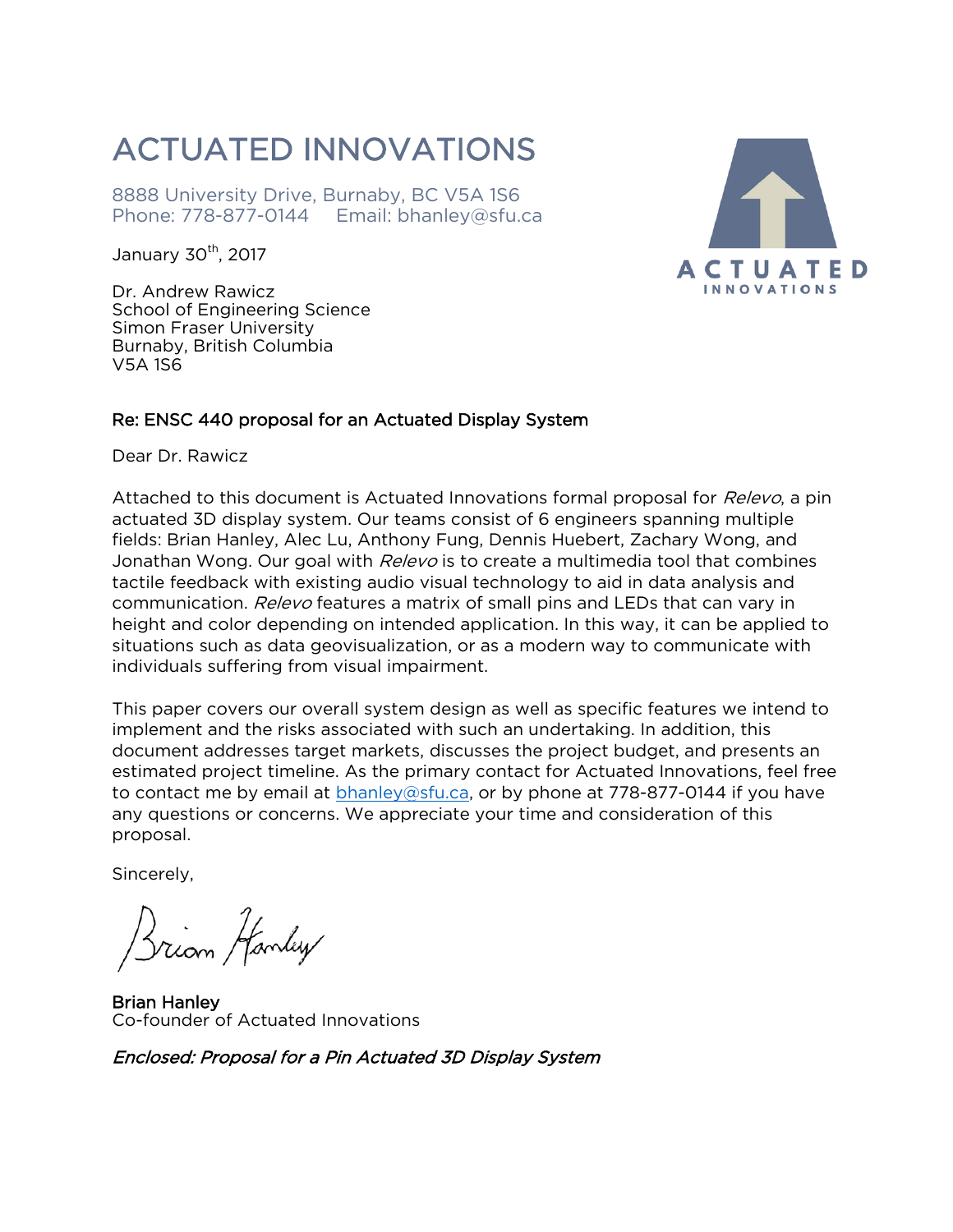

# PROPOSAL "RELEVO" PIN ACTUATED 3D DISPLAY SYSTEM ACTUATED INOVATION INC.

Issue Date: January 30, 2017 Revision: 1.2

> PROJECT TEAM: **Brian Hanley** Alec Lu Anthony Fung Dennis Huebert Zachary Wong Jonathan Wong

CONTACT PERSON: Brian Hanley bhanley@sfu.ca

PREPARED FOR: Dr. Andrew Rawicz Professor Steve Whitmore Faculty of Applied Sciences Simon Fraser University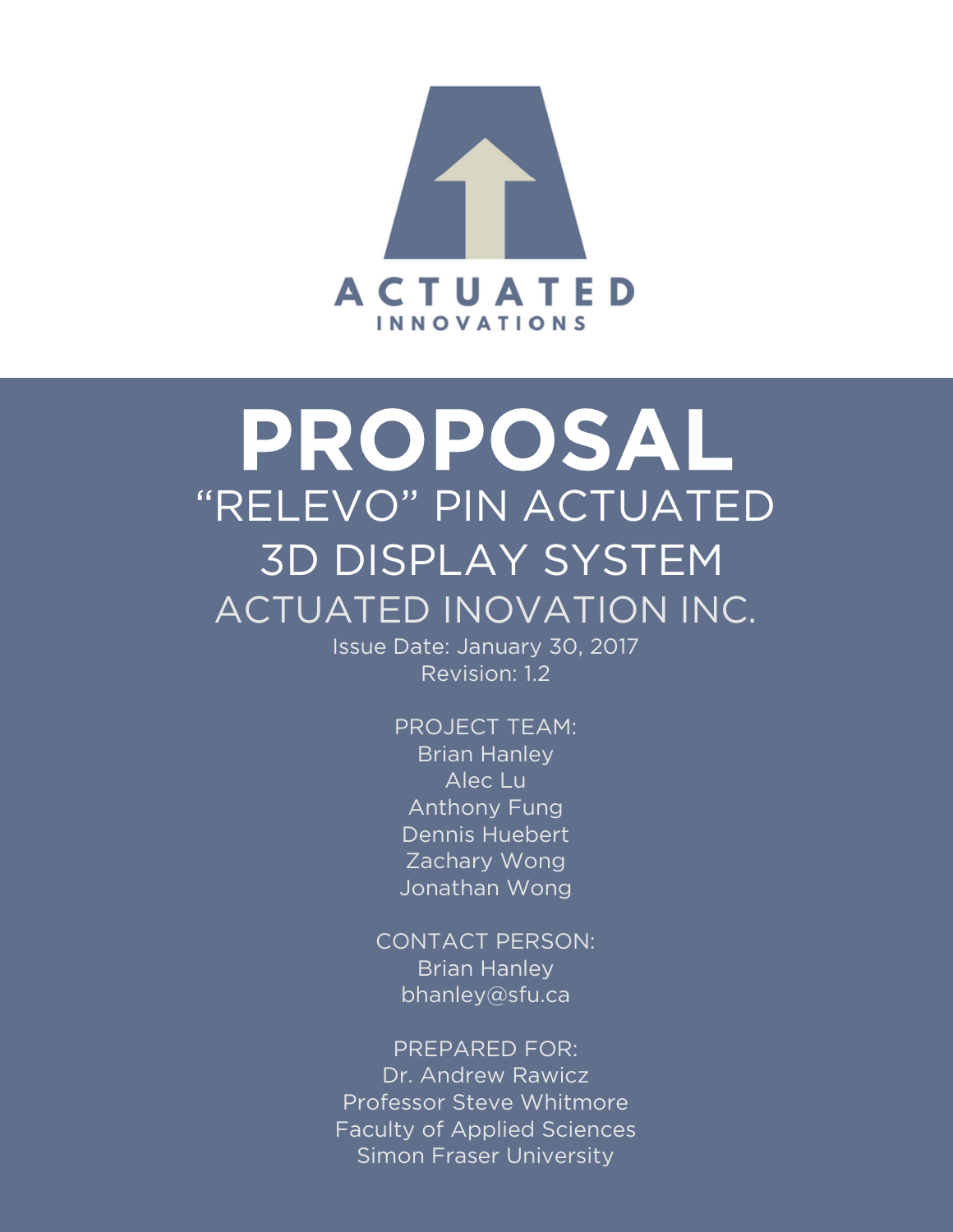

Simon Fraser University, 8888 University Dr. Burnaby, BC

## EXECUTIVE SUMMARY

Today, multimedia is generally dependent on two sensory components: visual and auditory. Modern digital multimedia generally serves as both a powerful method of communication between people and a medium for entertainment. With each passing year, we see the advancement of both audio and visual quality in retail products. As such progress accelerates, we are quickly approaching the limits of human perception. Eventually, engineers in the multimedia industry will be forced to look towards new innovations in order to continue to improve upon the human sensory experience. At Actuated Innovation, we believe that the next step the industry must take is uniting tactile feedback with traditional audio visual systems. Our firm belief has led to the design of our first commercial product: Relevo.

Relevo is what we refer to as an pin actuated 3D display. Like a traditional display, it"s mainly used to communicate information with the end user. What makes ours different is that it changes shape in addition to color, so users not only interpret meaning visually but through touch as well. While users can interact with it using the traditional computer setup, Relevo also allows individuals to interact with it using gesture based commands. Users can manipulate height or alter surface color through simple and intuitive hand movements. Altogether, Relevo is a new way for people to visualize or communicate ideas in three dimensions.

Actuated Innovation envisions a wide range of applications for our actuated display. One of the main fields we hope to approach is big data. Relevo offers researchers a new way to perform geovisualization, which would otherwise be limited by the traditional computer monitor. We also hope to provide a new, modern alternative/addition to Braille for individuals suffering from visual impairment.

The Actuated Innovation team consists of a young group of engineers. Thanks to a diverse set of specializations, our team is fully capable of bridging the gap between hardware and software. Each member not only brings knowledge and experience to the team, but also a passion for technology. Our goal is to provide a profitable new means for users to communicate ideas or to visualise otherwise difficult problems. In this document, we aim to clearly demonstrate both the value of Relevo, and our ability to complete it within our 16 week schedule and \$1500 budget. In addition, we discuss the potential markets for such a device, and the problems Actuated Innovation plan to solve.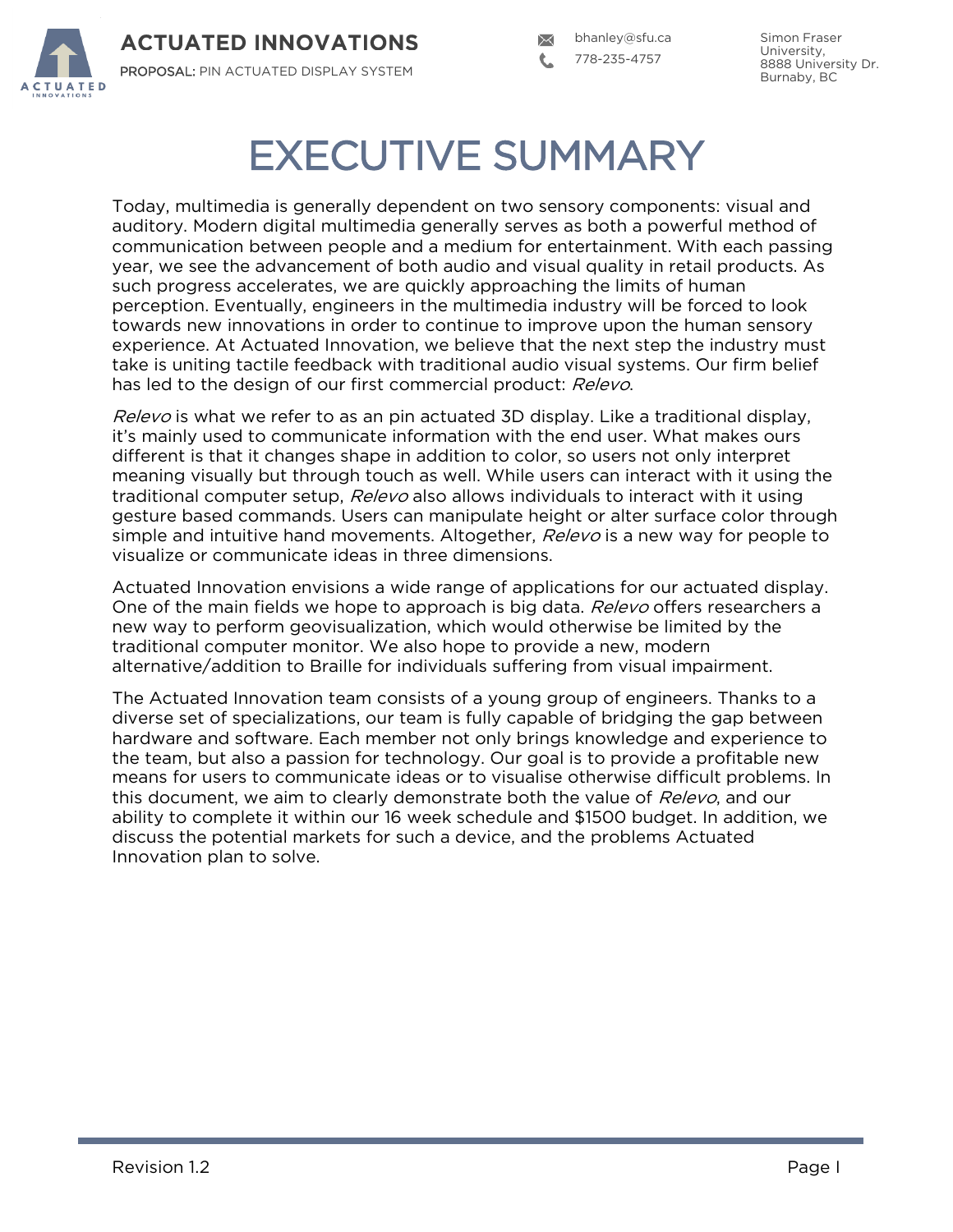

Simon Fraser University,<br>B888 University Dr.<br>Burnaby, BC

## **TABLE OF CONTENTS**

| 1              |
|----------------|
| 2              |
| $\overline{3}$ |
| 3.1            |
| 3.1.1          |
| 3.1.2          |
| 3.1.3          |
| 3.1.4          |
| 3.2            |
| 3.3            |
|                |
| 4.1            |
| 4.2            |
|                |
| 5.1            |
| 5.2            |
| 6              |
| 7              |
| 8              |
| 9              |
|                |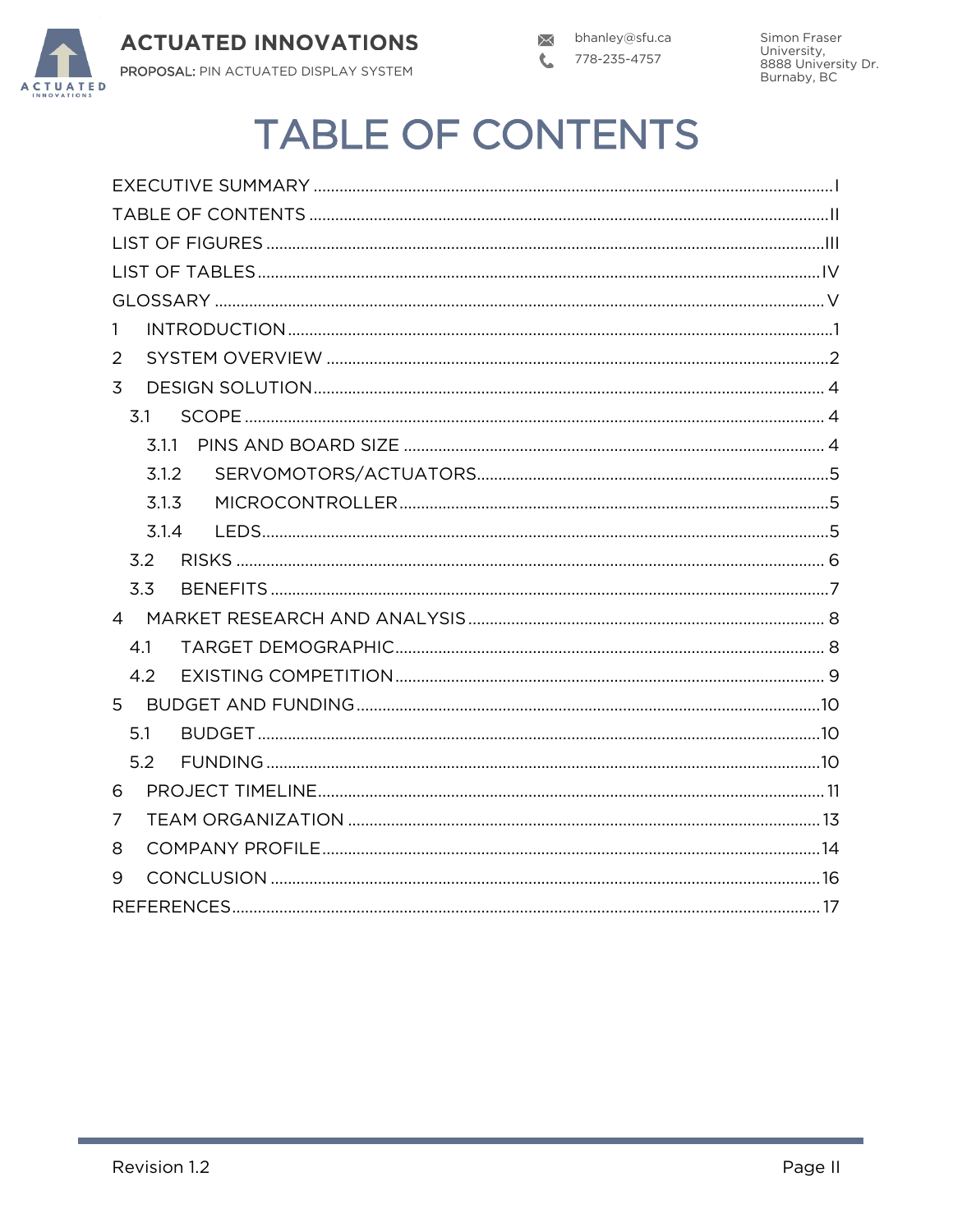

Simon Fraser University, 8888 University Dr. Burnaby, BC

## LIST OF FIGURES

| Figure 3: A typical line graph. Conveying this data in speech or Braille is extremely |  |
|---------------------------------------------------------------------------------------|--|
|                                                                                       |  |
|                                                                                       |  |
| Figure 5: Detailed Gantt Chart of expected completion dates of tasks associated with  |  |
|                                                                                       |  |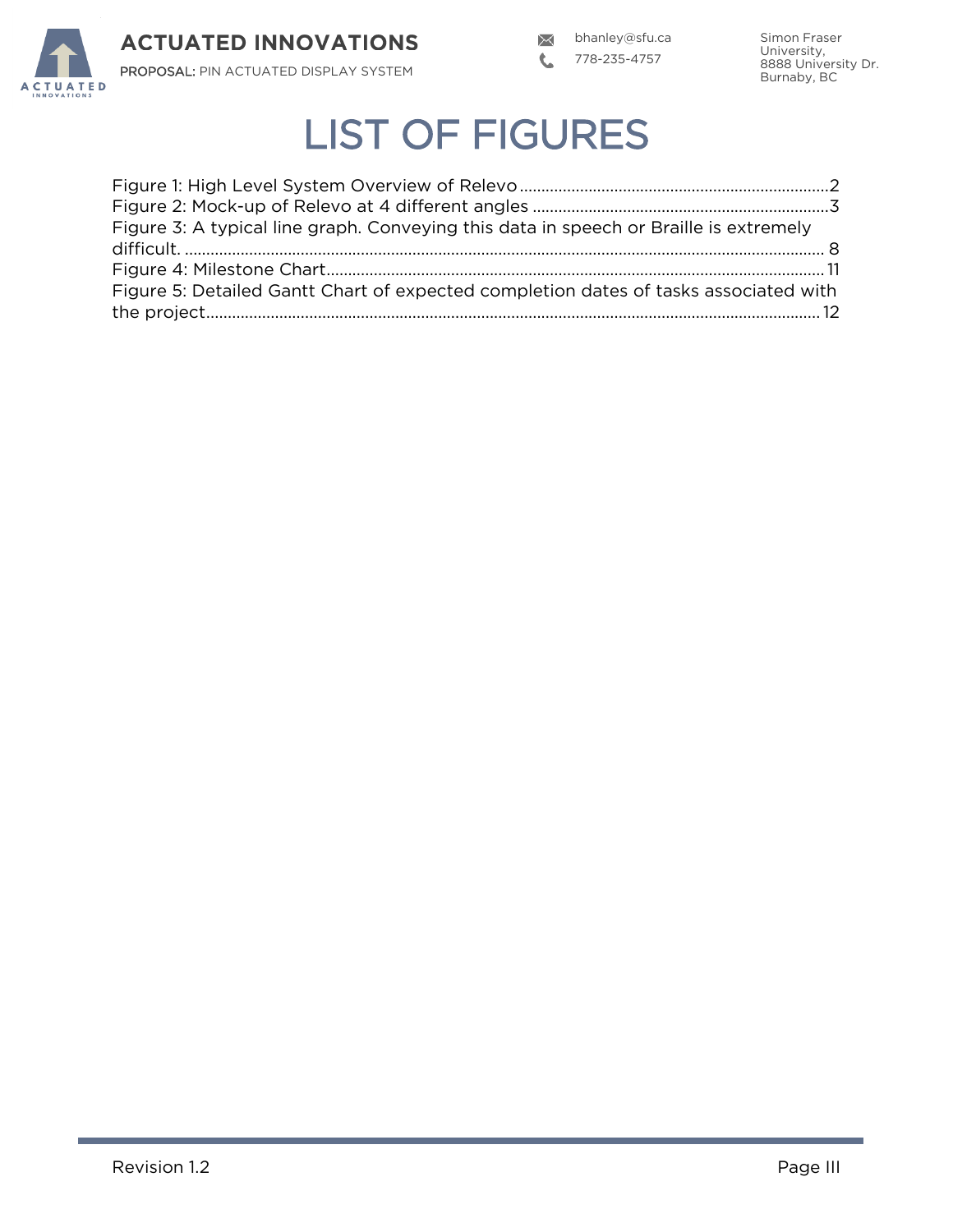

bhanley@sfu.ca L 778-235-4757

Simon Fraser University, 8888 University Dr. Burnaby, BC

## LIST OF TABLES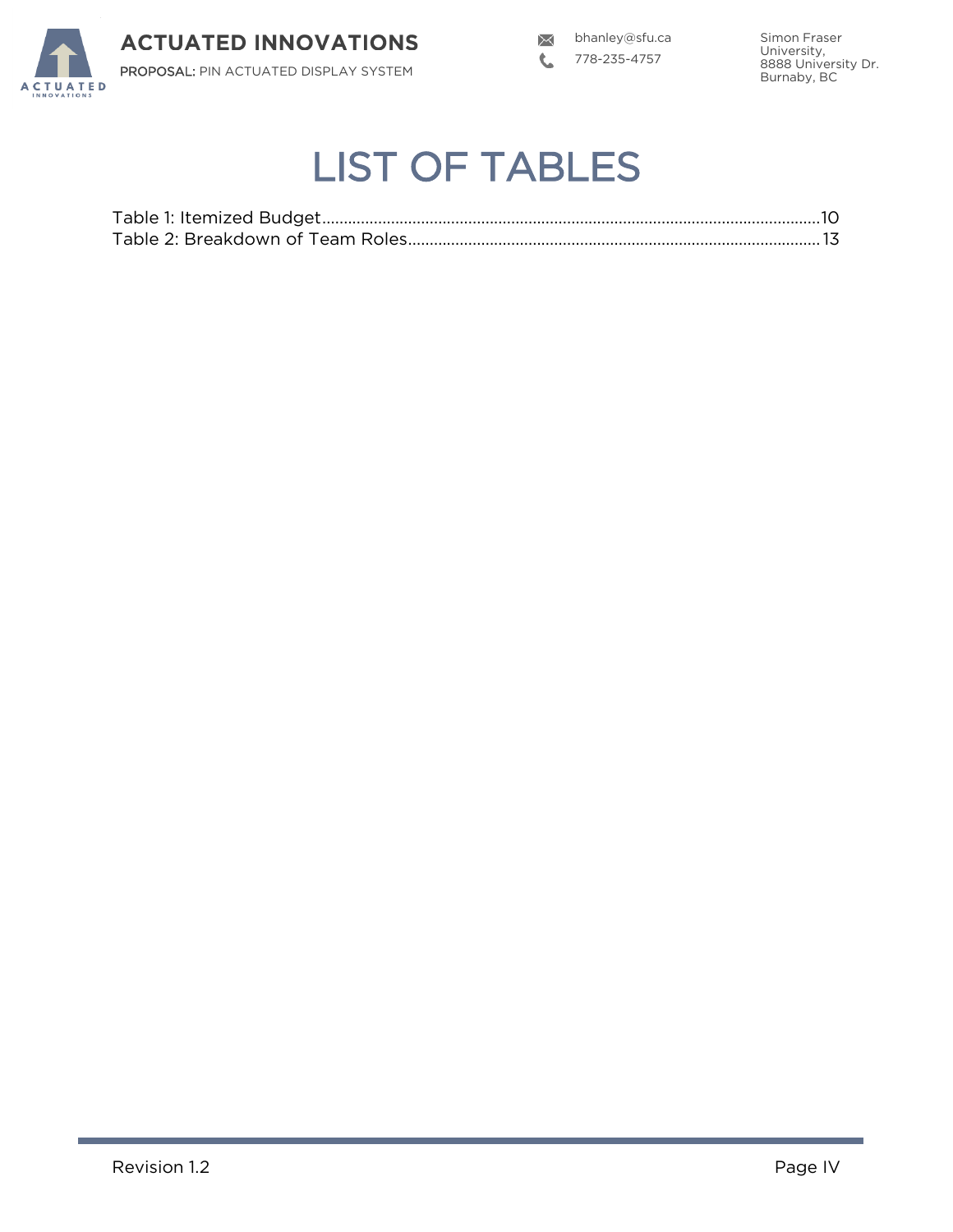

## **GLOSSARY**

| Geovisualization        | Short for Geographic Visualization, refers to a set of<br>tools and techniques supporting the analysis of<br>geospatial data through the use of interactive           |
|-------------------------|-----------------------------------------------------------------------------------------------------------------------------------------------------------------------|
|                         | visualization                                                                                                                                                         |
| 3D                      | Three Dimensional Image                                                                                                                                               |
| Potentiometers          | Three terminal resistor with slides or rotating<br>contacts that form an adjustable voltage divider                                                                   |
| Geospatial Data         | Information about a physical object that can be<br>represented by numerical values in a geographic<br>coordinate system                                               |
| <b>Braille</b>          | Tactile writing/reading system used by people who<br>are blind or visually impaired                                                                                   |
| <b>LED</b>              | <b>Light Emitting Diode</b>                                                                                                                                           |
| <b>MRI</b>              | Magnetic Resonance Imaging                                                                                                                                            |
| <b>CTI</b>              | Computerized Tomography Image                                                                                                                                         |
| <b>MIT</b>              | Massachusetts Institute of Technology                                                                                                                                 |
| <b>Bus Factor</b>       | Minimum number of team members that have to<br>suddenly disappear from a project before the project<br>stalls due to lack of knowledgeable or competent<br>personnel  |
| Agile Development model | Hardware and Software development style under<br>which requirements and solutions evolve every<br>iteration through adaptive planning and evolutionary<br>development |
| Kanban Board            | A work and workflow visualization tool typically<br>using tickets to communicate status, progress, and<br>issues                                                      |
| <b>PCB</b>              | <b>Printed Circuit Board</b>                                                                                                                                          |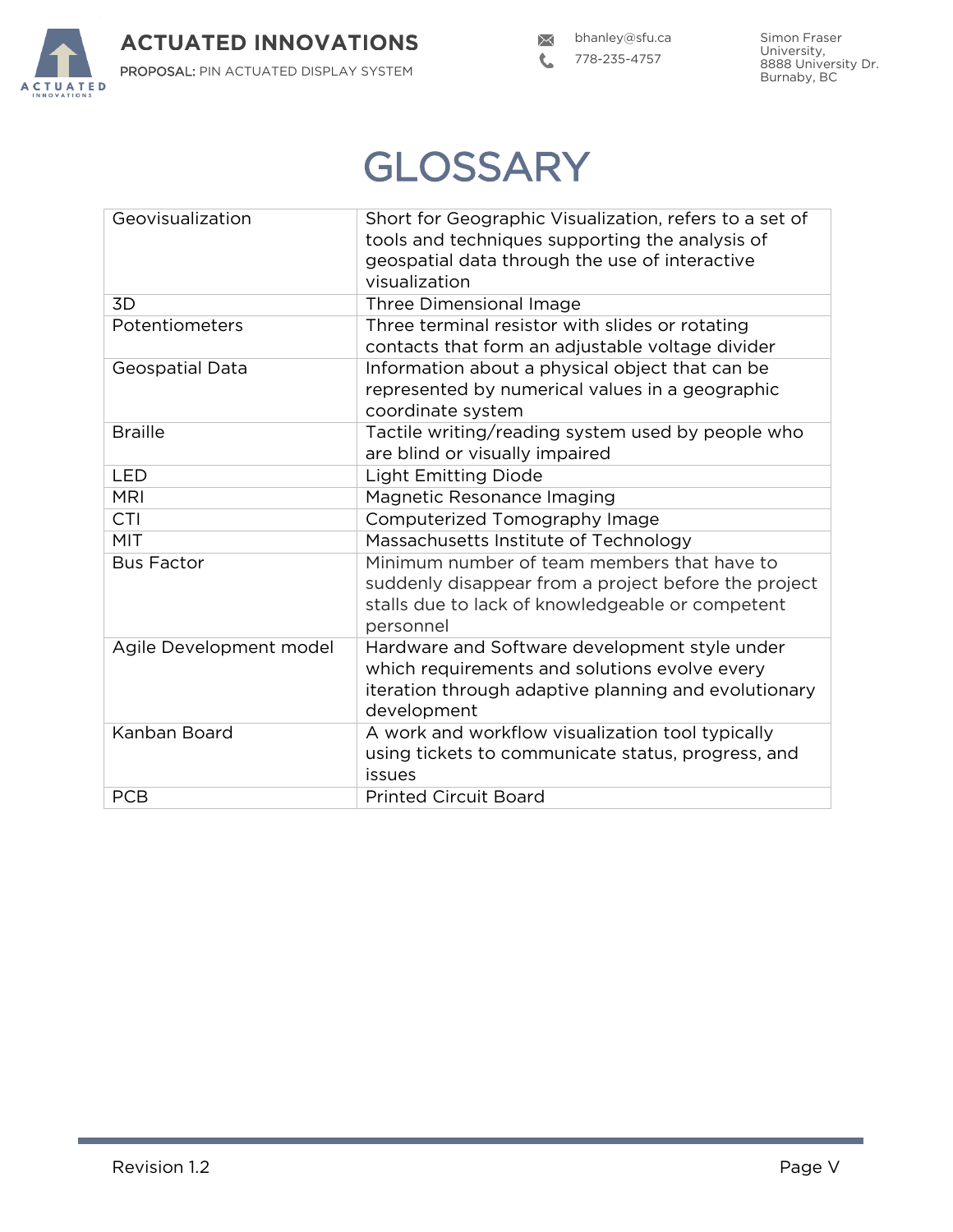

bhanley@sfu.ca 778-235-4757

## 1 INTRODUCTION

Today, innovation in the multimedia industry typically involves improving on auditory or visual aspects of a product. Engineers look to see how high they can make a TVs resolution or how far they can stretch the bandwidth of audio output. Product audio and visual quality continues to slowly approach the limits of human perception, requiring designers to look for new ways to improve a user"s sensory experience [1]. Actuated Innovation sees the next step in interactive multimedia to be the inclusion of the tactile sensory system in the user experience. Our company"s first product, Relevo, is a direct consequence of this belief.

At its core, Relevo is an actuated 3D display mounted to a surface. It features a matrix of small pins that can be raised up or down and/or held at varying levels. In addition to height, a layer of LEDs allow it to relay visual information through a combination of color and depth. Each pin itself is mounted onto a basic linear actuator to supply its driving force. The matrix of pins and linear actuators are then controlled by an integrated computer system implemented using one or more microcontrollers. These microcontrollers have the ability to raise or lower the pins, set pin LED colors, and poll the actuators for current pin heights.

Behind the scenes, *Relevo* uses a raised camera to support gesture input in real time to the actuated display. The camera can read in depth information and use it to react to objects that may be placed on top of the surface. In addition, it allows the user to interact with the actuated surface through gesture based commands. These features are to be implemented using presently available computer vision algorithms.

Our initial goal with *Relevo* is to develop a product that would see wide application in the geospatial analytics field [2]. These days, a lot of research and design revolves around the analysis of large data sets. Engineers are often forced to adopt multiple methods of data visualization when it comes to working with a conventional computer (where information is presented to the user in 2D). Relevo provides another route for researchers and engineers to perform geovisualization by using a 3D tactile approach.

In addition to geovisualization, Actuated Innovation sees Relevo as a revolutionary multimedia tool for individuals suffering from visual impairment. The Braille writing system is binary in nature, making the rate at which information can be relayed to readers rather limited. Since its pins can be actuated to varying levels of height, Relevo allows for more detailed forms of tactile communication.

The following proposal will explore the features and overall system design that we plan to offer with *Relevo*. It will also discuss the challenges we expect to face, design risks, product market, budget concerns, and estimated project timeline.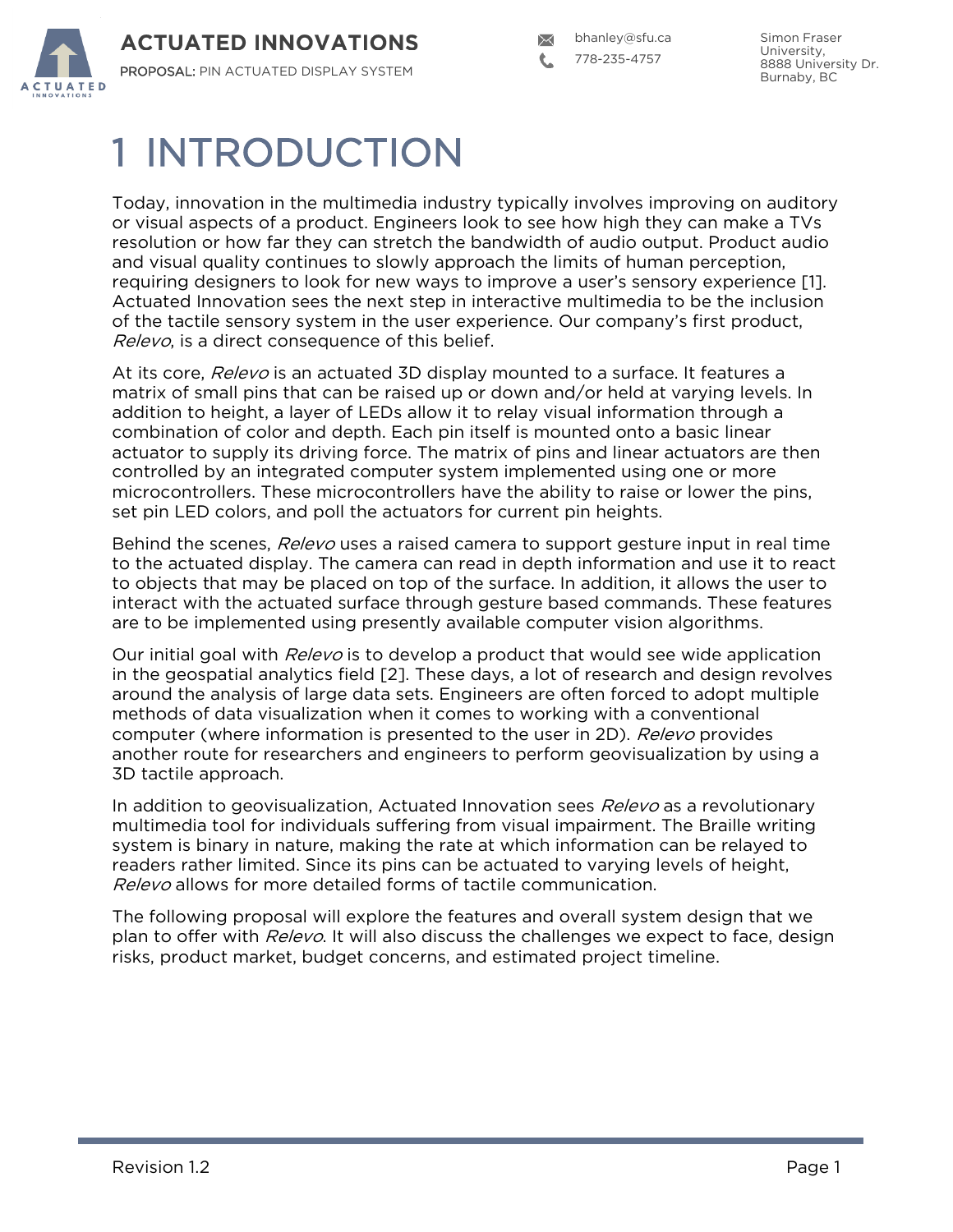

## 2 SYSTEM OVERVIEW

Figure 1 describes the architecture of *Relevo* and the interaction between each different module and sub system. Relevo will support 2 types of user inputs, real time input via a 3D camera and manual data input. The real time input uses a 3D camera to capture three-dimensional data provided by the user. This could be in the form of hand gestures or placing a 3D object into the field of view of the camera. Whereas, the manual data input allows the user to bypass the real time input and supply the data themselves. This will allow for modelling of collected geospatial or mathematical data.



Figure 1: High Level System Overview of Relevo

This provided data from either the real time input or the manual data input is then fed into the embedded data processor where it is analyzed using image and data processing algorithms and supplied to the main program driving the actuated display. There it is translated into movement for each of the motorized linear potentiometers as well as intensity and color for each LED that make up the surface of the actuated display.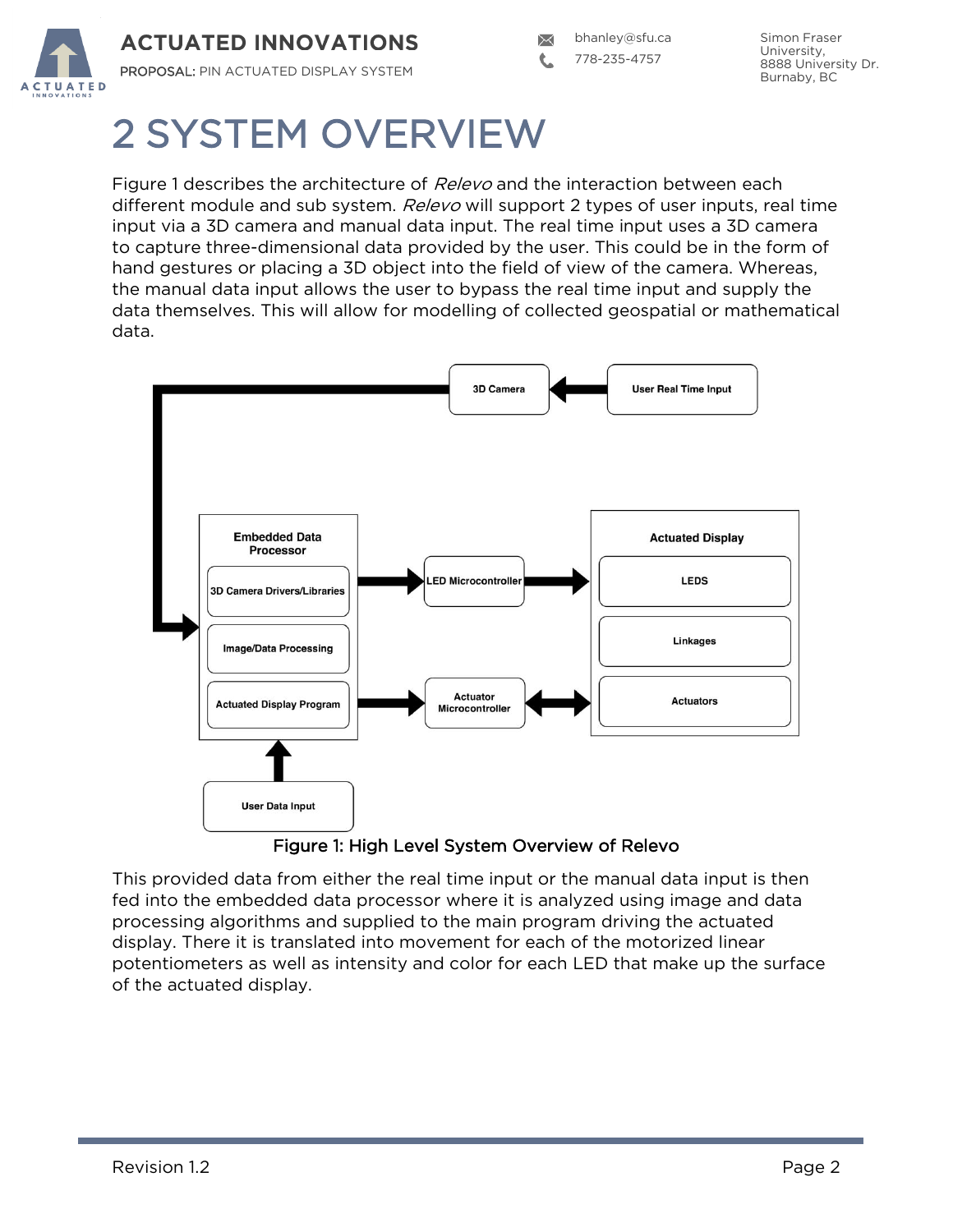

bhanley@sfu.ca 778-235-4757

Simon Fraser University, 8888 University Dr. Burnaby, BC

The data generated from the main program is then fed into the actuator and LED controllers that will supply the required voltages to the motorized linear potentiometers and LEDs respectively. These supplied inputs cause each potentiometer to rise to the required level and the LEDs to turn on to the required intensity and color, effectively modeling the desired 3 dimensional image.



Figure 2: Mock-up of Relevo at 4 different angles

Figure 2 above shows a mock-up of *Relevo* from various angles. From the images you can see the 3 distinct layers of the display table. The top layer consists of the array of pins which display the 3D object, while the middle layer depicts the linkages that couple the motorized potentiometers to the pins. The last layer is our array of potentiometers which drive the pins.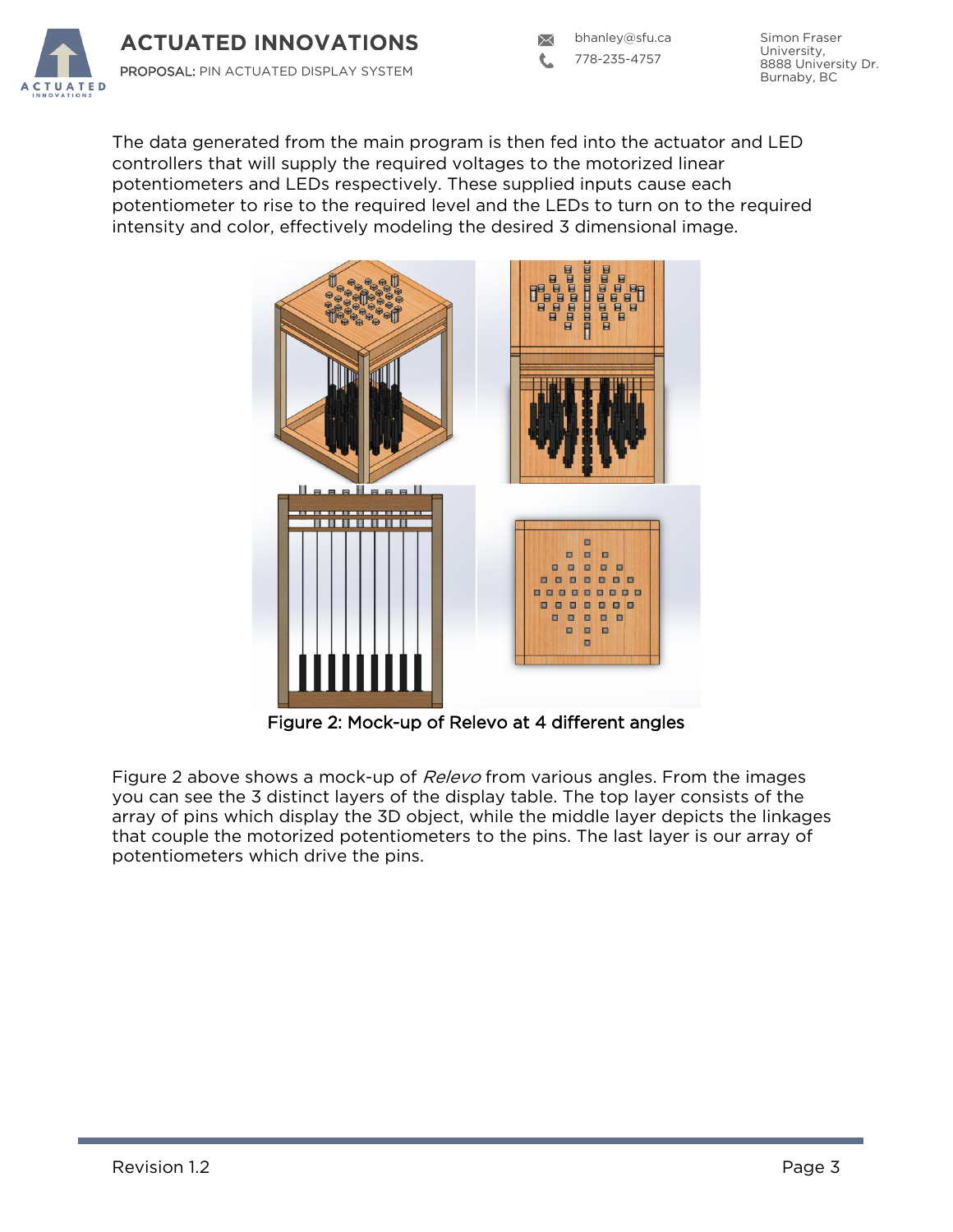

## 3 DESIGN SOLUTION

*Relevo*'s pin actuated 3D display system was conceived as the solution to two major problems: improving the user experience beyond the limits of audio visual and helping the visually impaired interact with information in the world around them. As such, Relevo includes a core group of features aimed at attaining these two goals simultaneously.

### 3.1 SCOPE

The core group of features included in *Relevo* consists of an array of pins on a table sized surface as seen in Figure 2. Each pin is actuated by motors that can adjust position in the vertical axis based on user input from either a data file or intuitive user gestures. Relevo will utilize a motion detection camera to capture the user gestures and relay the information to a microcontroller which will then control the pins. A single piece of covering material can be attached to the top of the pins to allow a smoother feel for the visually impaired.

Relevo has the intuitive touch aspect of Braille which allows information to be conveyed in a physical format while including the dynamic capabilities of a shape changing display to change the information with a single device. Relevo's smaller pin size will allow greater resolution in the future and thus greater detail. Although it is limited in size due to budgetary and time constraints, it will be able to display at minimum, mathematical functions that do not have inconsistencies as well as Geospatial data. Our long term vision is to expand *Relevo's* capabilities in order to display highly detailed 3D renderings of prototype designs as pin resolution is increased.

The remainder of this section will be dedicated to discussing and justifying the design solutions chosen for the major components of Relevo.

### 3.1.1 PINS AND BOARD SIZE

One of the most important factors in this design is determining the dimensions and quantity of the pins. The choice to use smaller pins (< 1cm) allows for greater pins per area and thus increased resolution. In turn this increases the monetary cost and complexity of the electrical design, as more pins are required to achieve a certain board size compared to larger pins. Conversely, larger pins cover more area allowing for a larger board and less components with lower cost at the sacrifice of resolution. As the goal of an interactive 3D display can still be met at a lower resolution, the larger pins are ideal due to budgetary and time constraints. In addition, a larger interface for the user is preferred as it is easier to see visually and more can be depicted to the visually-impaired albeit with lesser detail.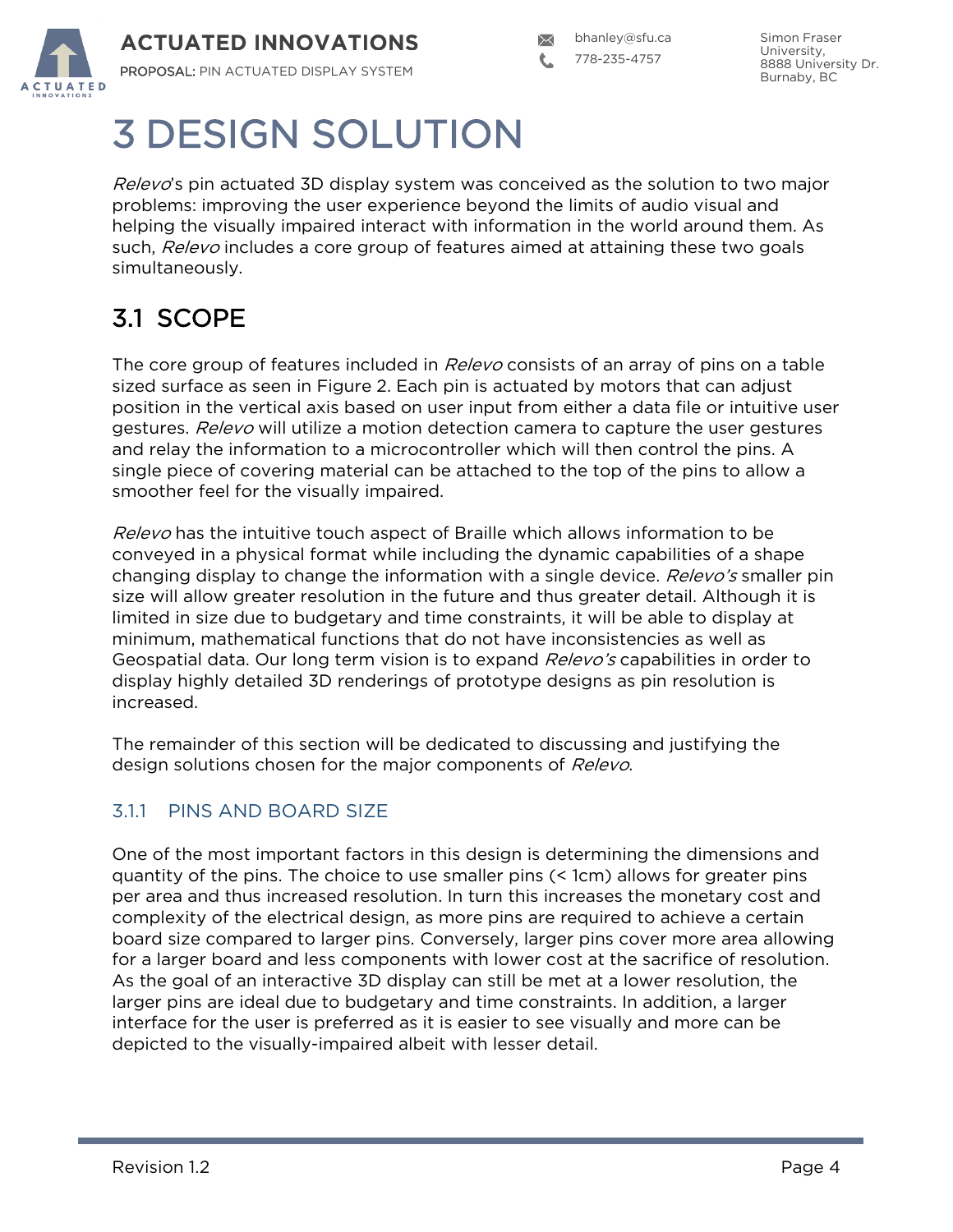

### 3.1.2 SERVOMOTORS/ACTUATORS

There are multiple technologies for the choice of servomotors and actuators allowing for the movement of the pins. The solution we have chosen is to go with is potentiometers with integrated servomotors. Each potentiometer is a single integrated piece where the position of the slider is easily determined by the output resistance. In addition, potentiometers have a lower cost compared to traditional linear actuators and higher robustness compared to 3D printed actuator arms. Since the actuators and servomotors are integrated together they provide simplicity for implementation.

### 3.1.3 MICROCONTROLLER

Our design of Relevo will utilize a microcontroller to ensure a marketable product. As there are multiple pins in our design, controlling them all at once in a manner fast enough for real time usage is extremely difficult. Also, in order to provide a compact and standalone product, the use of a microcontroller is essential and preferable.

The specific microcontroller to be integrated into the system will be chosen at a later date after highly detailed analysis of the system requirements has been conducted. Provisionally, we have chosen the Arduino DUE as it provides the input/output pins and hardware power to control the system and is suitable for an initial prototype.

### 3.1.4 LEDS

Though they are not crucial to the mechanical workings of Relevo, the LEDs add increased display functionality which is determined by their specific color and intensity. Utilizing RGB LEDs as opposed to single color will allow *Relevo* to display more complex information. The LEDs could be replaced by a projector but the costs and setup/calibration of such a design are beyond the scope of this project.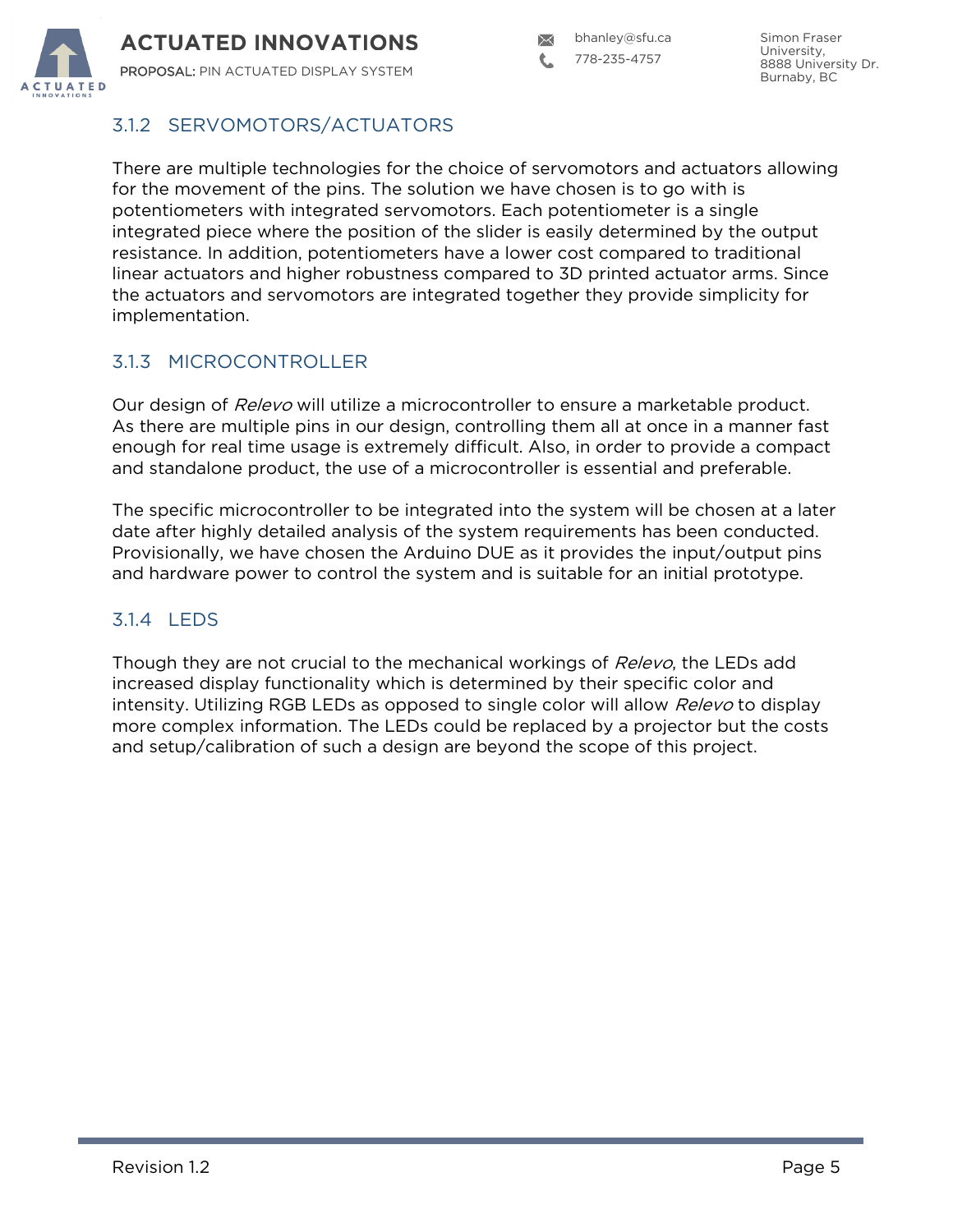

### 3.2 RISKS

As with any system that contains a large amount of mechanical and moving parts reliability is always an ever-present risk. As *Relevo* incorporates the synchronized movement of up to 30 motorized linear potentiometers the risk of just one of these devices failing, malfunctioning, or becoming inaccurate is a certain risk. In addition to this, as the design scales up in both size and resolution, as currently planned, this becomes a greater and greater risk. The result could be a culmination of unintended costly repairs and replacement of parts whose cost would unfortunately have to be borne by the end user over time. In order to mitigate this risk, the design choice for which motorized linear potentiometers will be used will draw into consideration the trade-offs between both quality and lifetime over cost. This is essential in order to meet our stringent cost requirements without compromising the quality of our product.

Cost reduction is another considerable risk to the success of Relevo. Many of the components in our product are costly, and as the product is scaled up in both size and complexity cost overruns are a significant risk as well as they could drive the market price of our product out the target market price range. In order to mitigate such a risk, careful considerations must be made when choosing materials and components, as the balance between ascetics, performance, quality, and cost are paramount to the success of Relevo.

Component integration and complexity is another apparent risk, which has drawn serious concern. Relevo's design incorporates various sub systems including actuator control, LED control and 3D camera input all integrated together by an embedded data processor. This poses some major challenges in getting each system up and running as well as integrated correctly with the other systems of the design. Unexpected difficulties are a real possibility and must be accounted for with major time overheads in the project planning phase in order to mitigate this risk.

Finally, project timeline risks are present in the undertaking of any project and Relevo is no exception. Time overruns due to unexpected delays and challenges with components, writing software, and expertise risks must be accounted for. Possible delays in the purchasing and delivery of critical components are also a reality and must be accounted for in the allotment of time given for the completion of each task in the project timeline. In general, our project must allow for headroom in the worst case scenario where parts are delayed or unforeseen challenges arise.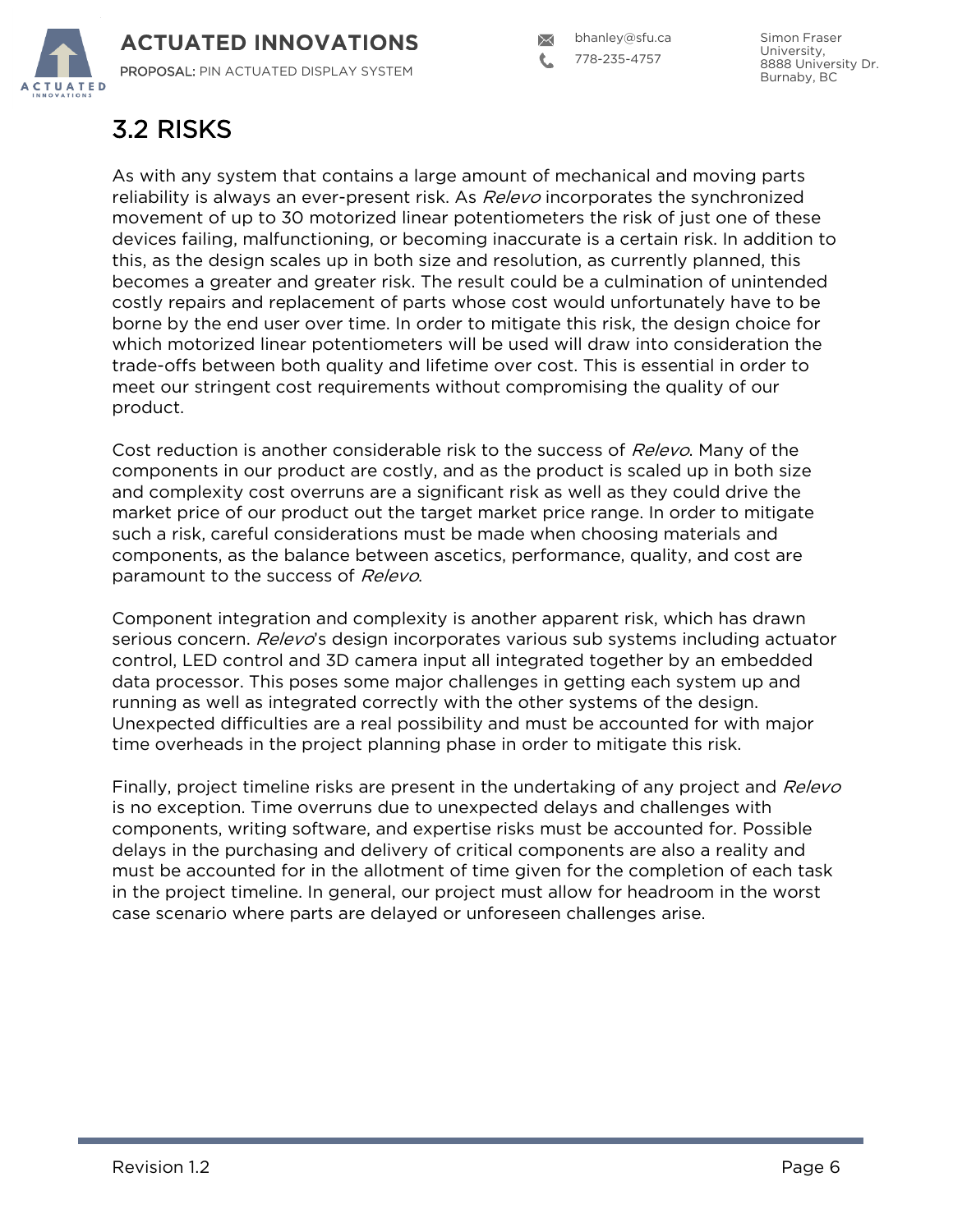

bhanley@sfu.ca  $\boxtimes$ 778-235-4757

### 3.3 BENEFITS

Relevo is a display system that allows users to intuitively visualize 3D data through a physical medium. For a visually-impaired individual our display allows them to understand complex information such as images or graphs through physical touch. This technology will open up new possibilities and improve quality of life for people who struggle daily to interpret, learn about, and analyze the world around them. Our product could also prove to be highly beneficial for industries such as geospatial, medical, and product design by allowing for volumetric visualization and 3D design representations. Relevo has limitless potential and applications and Actuated Innovation believes that once our device is delivered to customers, the users will explore the endless possibilities of displaying information in the third dimension and discover more unique applications.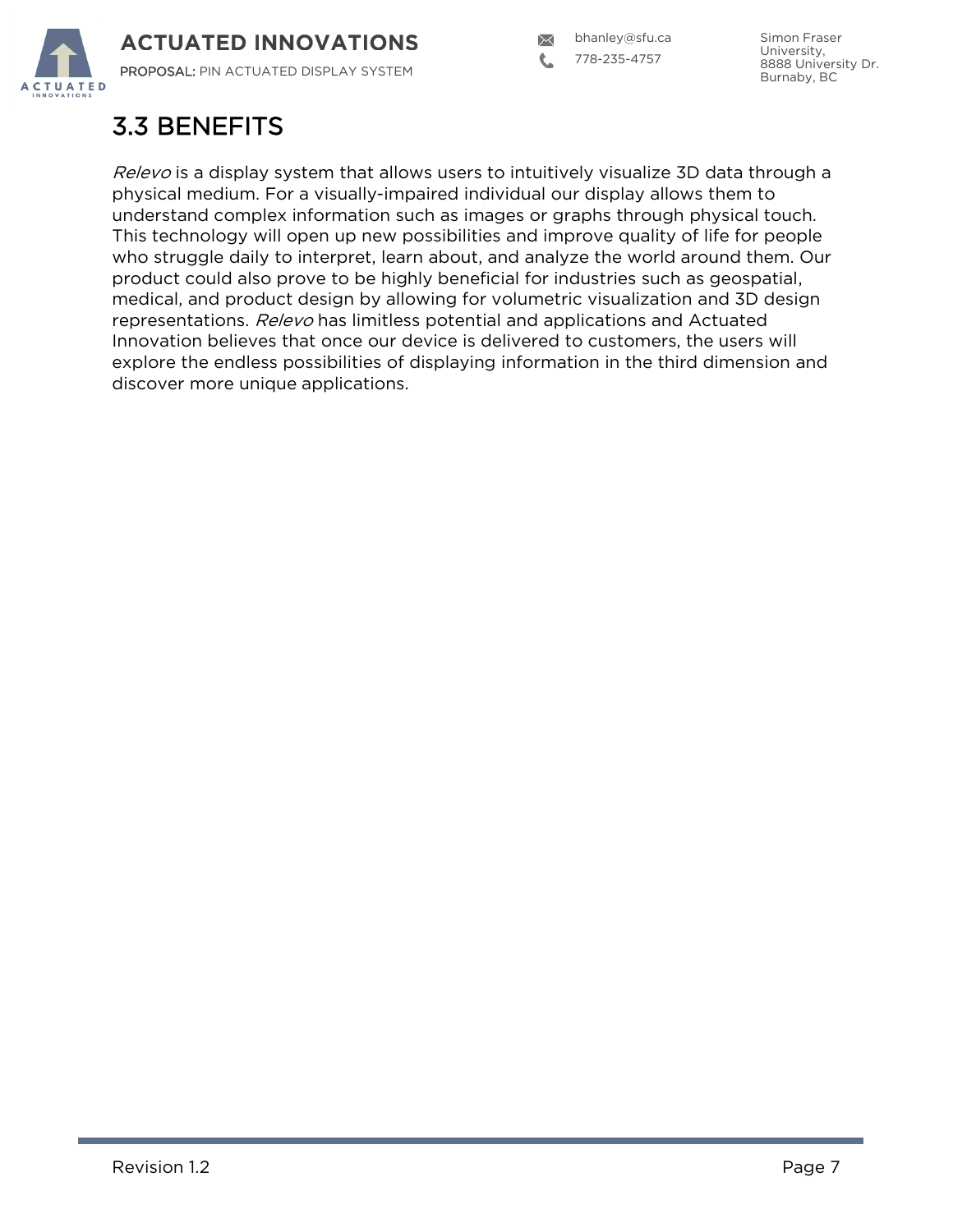

## 4 MARKET RESEARCH AND ANALYSIS

The common phrase "A picture is worth a thousand words" speaks to the information differences between auditory and visual channels. Relevo will be the first tactile user interface available on the market allowing users to experience and engage with digital models in an intuitive manner.

Our product is a dynamic, actuated tabletop display which can render and animate 3D content, physically allowing users to interact with information in a physical medium. Relevo aims to move digital modeling into the physical space.

### 4.1 TARGET DEMOGRAPHIC

Relevo's actuated display technology can be applied beneficially to a number of target demographics. A large target market we hope to penetrate with this product is the geospatial industry. Geospatial data is a major driving force of today"s analytics with broad applications including, but not limited to: optimizing shipment deliveries, positioning emergency responders, boosting food production, city planning, and retail advertising [3]. Utilizing our display, companies can experience geospatial data in a more intuitive manner.

Our product can also be used to help the visually impaired gather information and empower them in the world around them. With our tabletop display, we have created a new method of collaboration between blind and non-blind people. One of the major deprivations due to blindness is the access to information. Visualization of information helps individuals see patterns in structured information and to understand complex data such as graphs or 3D plots. Current techniques for displaying information to the blind rely on speech and Braille which cannot easily convey visual data (Figure 3).



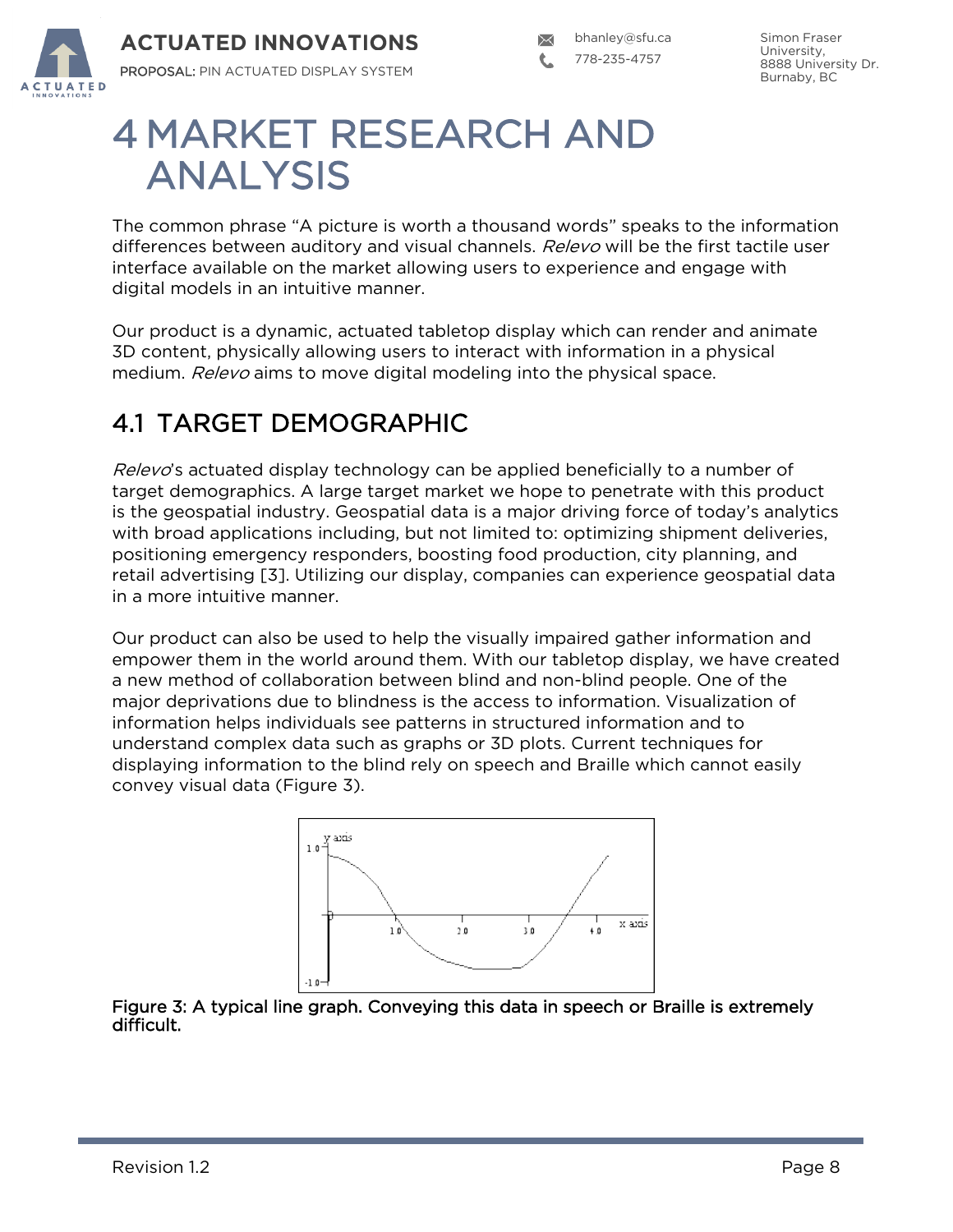

bhanley@sfu.ca

778-235-4757

Relevo can solve this problem through its innovative way of projecting digital data into physical space. Art no longer needs to be explained in a long slur of confusing dictation, but instead can be displayed and tangibly felt.

Because this type of device is new to the market we are continuing to explore more application domains such as volumetric visualization of medical images (MRI and CTI) and previewing 3D prototypes.

### 4.2 EXISTING COMPETITION

The kind of product we are creating is currently not found on the market. There exists a variety of products which aid the visually-impaired but are largely based on Braille and sound [4].

The Tangible Media Group at MIT have developed a dynamic shape display similar to our product called inFORM [5]. However, their product is too expensive for the market and solely used as a research tool. MIT has been exploring the potential of their display table and found many novel applications: visualizing sound waves, modeling material properties, and adaptive furniture. This gives us confidence in the marketability of Relevo, the tabletop-sized actuated 3D display.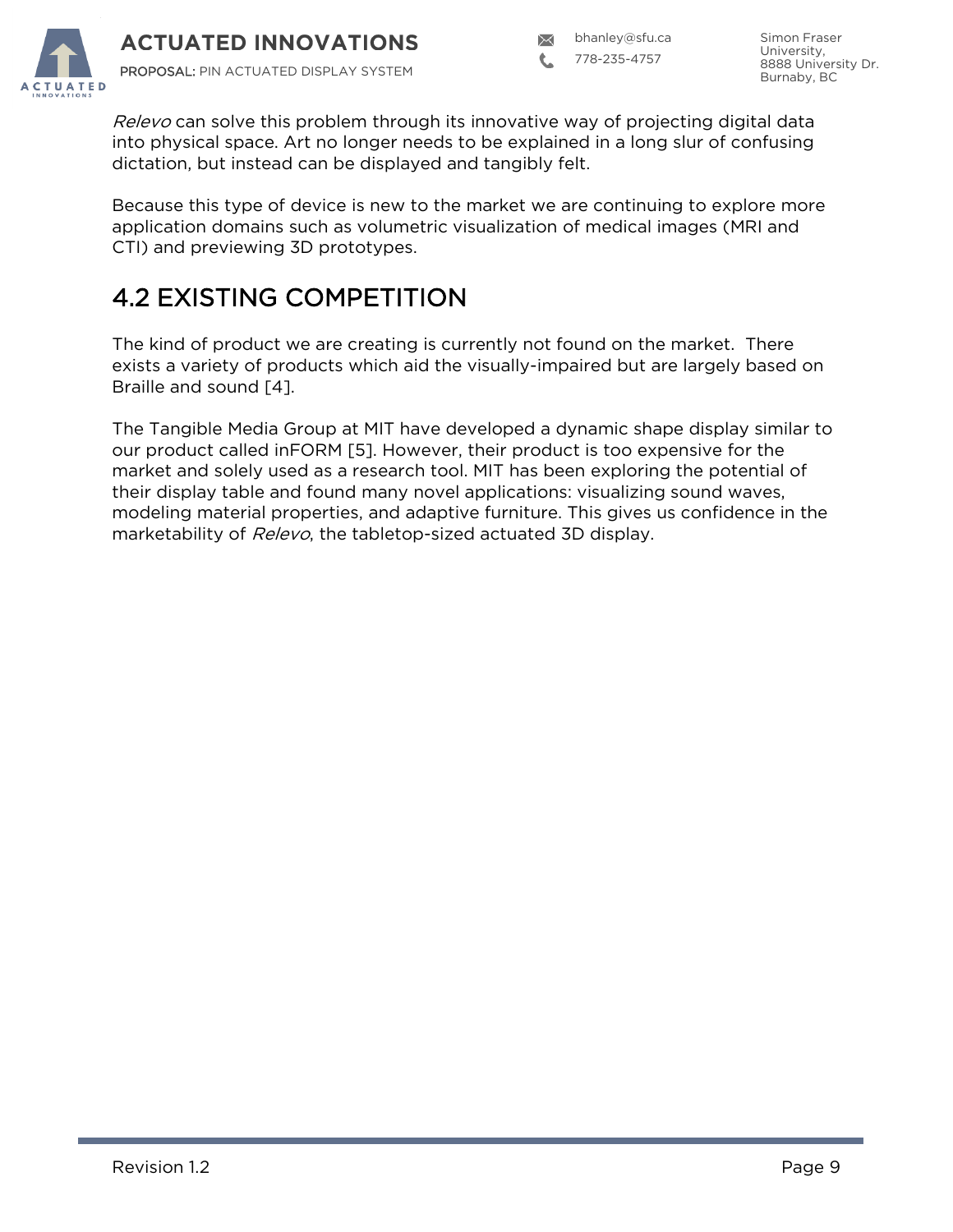

## 5 BUDGET AND FUNDING

### 5.1 BUDGET

Actuated Innovations proposes the following budget for its eight-month development of Relevo (Table 1). An anticipated 25% cost contingency is appended taking into account uncertainties in design and component acquisition.

| <b>Hardware Component</b>                | <b>Estimated Cost (CAD)</b> |
|------------------------------------------|-----------------------------|
| Pins $\times$ 30 @ 5 inch each           | 45.88                       |
| Wood for frame (60 feet)                 | 35.40                       |
| Motorized Slide Potentiometer x 30       | 779.61                      |
| Nylon rod (1.5 feet per pot)             | 36.00                       |
| Wood Top (MDF) $5/8 \times 49 \times 97$ | 29.98                       |
| Arduino DUE                              | 50.66                       |
| <b>PCB Fabrication</b>                   | 100.00                      |
| Spandex Fabric                           | 10.00                       |
| Neodymium Magnets                        | 2.58                        |
| <b>Electrical Wiring and Components</b>  | 50.00                       |
| <b>RGB LEDS</b>                          | 58.50                       |
|                                          |                             |
| Subtotal                                 | 1198.61                     |
| Contingency (25%)                        | 299.65                      |
| Total                                    | 1425.14                     |

#### Table 1: Itemized Budget

### 5.2 FUNDING

At the present time, Actuated Innovations has not received any funding. We are in the process of finalizing our application for submission to the IEEE and the Wighton Fund. In addition, we are also planning to pitch *Revelo* to the ESSS within the next four months. If our company is unable to generate enough capital to fund the completion of Relevo, each member of the team has agreed on equally sharing the remaining project costs.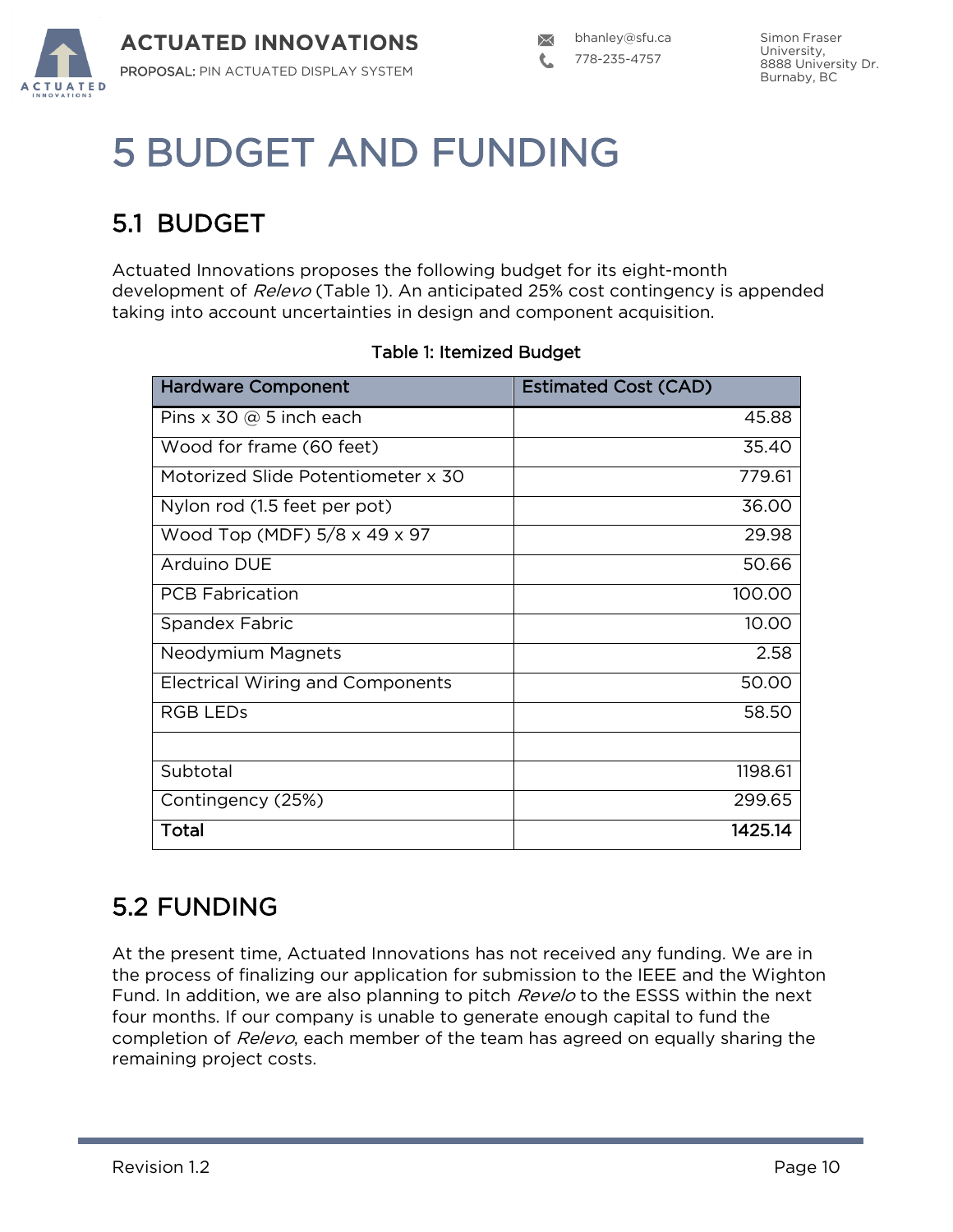

## 6 PROJECT TIMELINE

Relevo will follow a strict eight-month development timeline with a proof of concept prototype delivered in the first four months. Shown below in Figure 4 is the milestones chart which marks the significant stages in development.



Figure 4: Milestone Chart

To ensure we adhere to deadlines, our team will adopt an Agile Development model with a sprint duration of 2 weeks. Meetings will be held 2-3 times a week to communicate status, progress, and issues with the addition of a Kanban board to track workflow. This tactic will allow us to continuously re-scope, integrate, validate, and deliver hardware and software components every iteration.

As stated above, a working, small scale prototype will be delivered on April 5<sup>th</sup>. For the following four months, development is scheduled as follows: fully assembled frame on April 20<sup>th</sup>, custom PCB on June  $6<sup>th</sup>$ , software finished on June  $9<sup>th</sup>$ , and a full scale actuated display on June  $14<sup>th</sup>$ . Development wraps up with final integration and testing which is expected to be completed by July  $28<sup>th</sup>$ . A more detailed overview is available in the Gantt chart on the following page (Figure 5).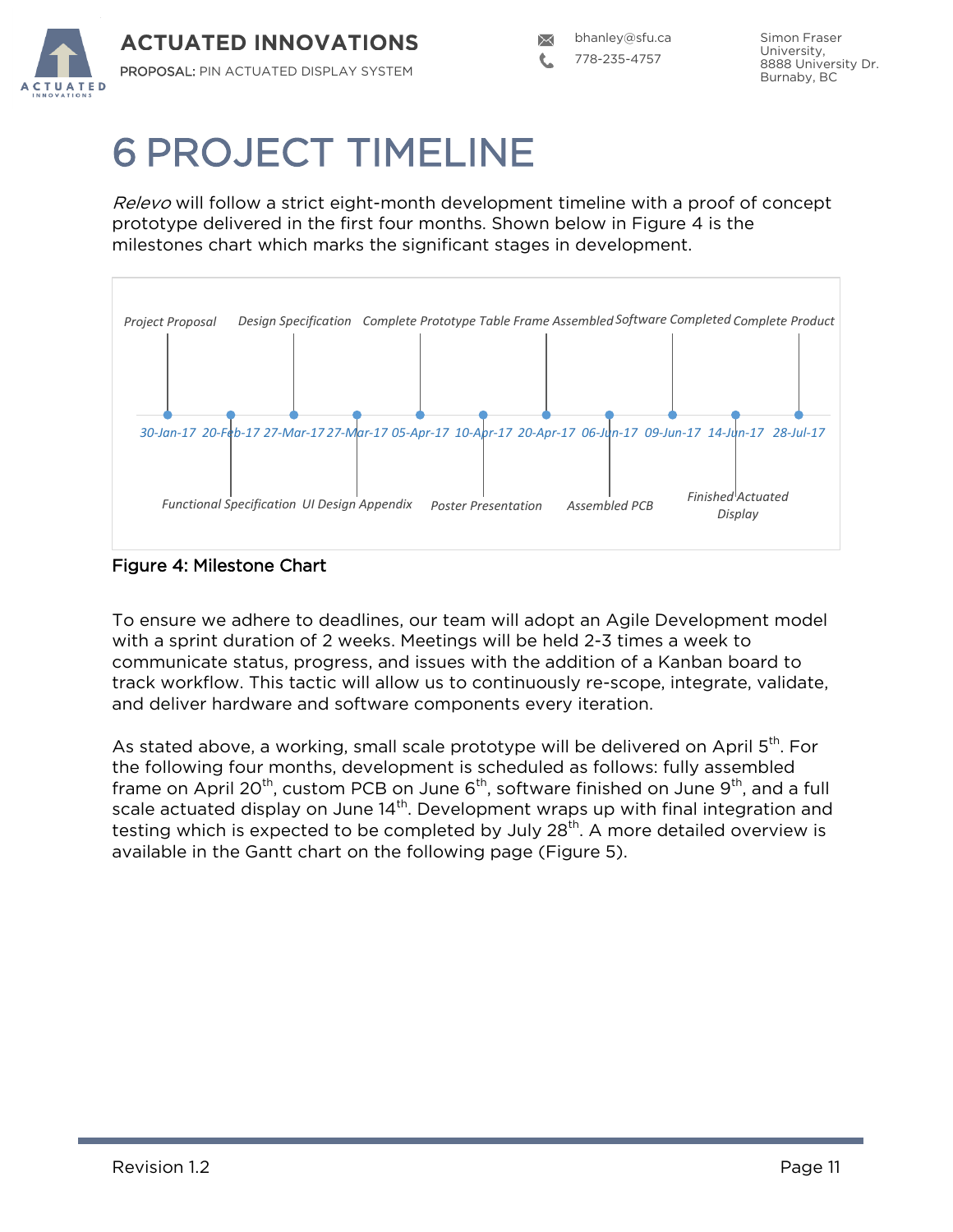

### **ACTUATED INNOVATIONS**

PROPOSAL: PIN ACTUATED DISPLAY SYSTEM

L 778-235-4757

| <b>Task Name</b>                           | Duration | Start       |
|--------------------------------------------|----------|-------------|
| <b>Documentation</b>                       | 66 days  | Mon 1/9/17  |
| Project Proposal                           | 16 days  | Mon 1/9/17  |
| <b>Requirements Specification</b>          | 16 days  | Mon 1/30/17 |
| <b>Design Specification</b>                | 26 days  | Mon 2/20/17 |
| UI Design Appendix                         | 26 days  | Mon 2/20/17 |
| Poster                                     | 11 days  | Mon 3/27/17 |
| <b>Hardware Design</b>                     | 99 days  | Tue 1/31/17 |
| <b>Actuated Display</b>                    | 97 days  | Tue 1/31/17 |
| Research                                   | 14 days  | Tue 1/31/17 |
| Prototype                                  | 34 days  | Fri 2/17/17 |
| AutoCAD Model                              | 4 days   | Wed 4/5/17  |
| <b>Ordering Parts</b>                      | 30 days  | Tue 4/11/17 |
| Assembly                                   | 10 days  | Tue 5/23/17 |
| <b>Testing</b>                             | 7 days   | Tue 6/6/17  |
| <b>Table Frame</b>                         | 58 days  | Tue 1/31/17 |
| Research                                   | 14 days  | Tue 1/31/17 |
| AutoCAD Model                              | 7 days   | Mon 2/20/17 |
| <b>Ordering Parts</b>                      | 30 days  | Wed 3/1/17  |
| Assembly                                   | 7 days   | Wed 4/12/17 |
| <b>Printed Circuit Board</b>               | 91 days  | Tue 1/31/17 |
| Reseach                                    | 14 days  | Tue 1/31/17 |
| Prototype                                  | 34 days  | Fri 2/17/17 |
| Eagle Design                               | 4 days   | Wed 4/5/17  |
| <b>PCB Fabrication</b>                     | 7 days   | Tue 4/11/17 |
| <b>Ordering Parts</b>                      | 30 days  | Tue 4/11/17 |
| Assembly                                   | 4 days   | Tue 5/23/17 |
| Testing                                    | 7 days   | Mon 5/29/17 |
| Hardware Integration                       | 5 days   | Mon 6/12/17 |
| <b>Software Design</b>                     | 94 days  | Tue 1/31/17 |
| <b>Kinect 3D Image Acquisition</b>         | 87 days  | Tue 1/31/17 |
| Research                                   | 14 days  | Tue 1/31/17 |
| Prototype                                  | 34 days  | Fri 2/17/17 |
| <b>Writing Code</b>                        | 19 days  | Wed 4/5/17  |
| <b>Testing and Debugging</b>               | 23 days  | Mon 5/1/17  |
| <b>Pin Control Code</b>                    | 87 days  | Tue 1/31/17 |
| Research                                   | 14 days  | Tue 1/31/17 |
| Prototype                                  | 34 days  | Fri 2/17/17 |
| <b>Writing Code</b>                        | 19 days  | Wed 4/5/17  |
|                                            |          |             |
| <b>Testing and Debugging</b>               | 23 days  | Mon 5/1/17  |
| Software Integration                       | 8 days   | Wed 5/31/17 |
| Final Integration of Software and Hardware | 30 days  | Mon 6/19/17 |
| <b>Testing and Debugging</b>               | 30 days  | Mon 6/19/17 |

Figure 5: Detailed Gantt Chart of expected completion dates of tasks associated with the project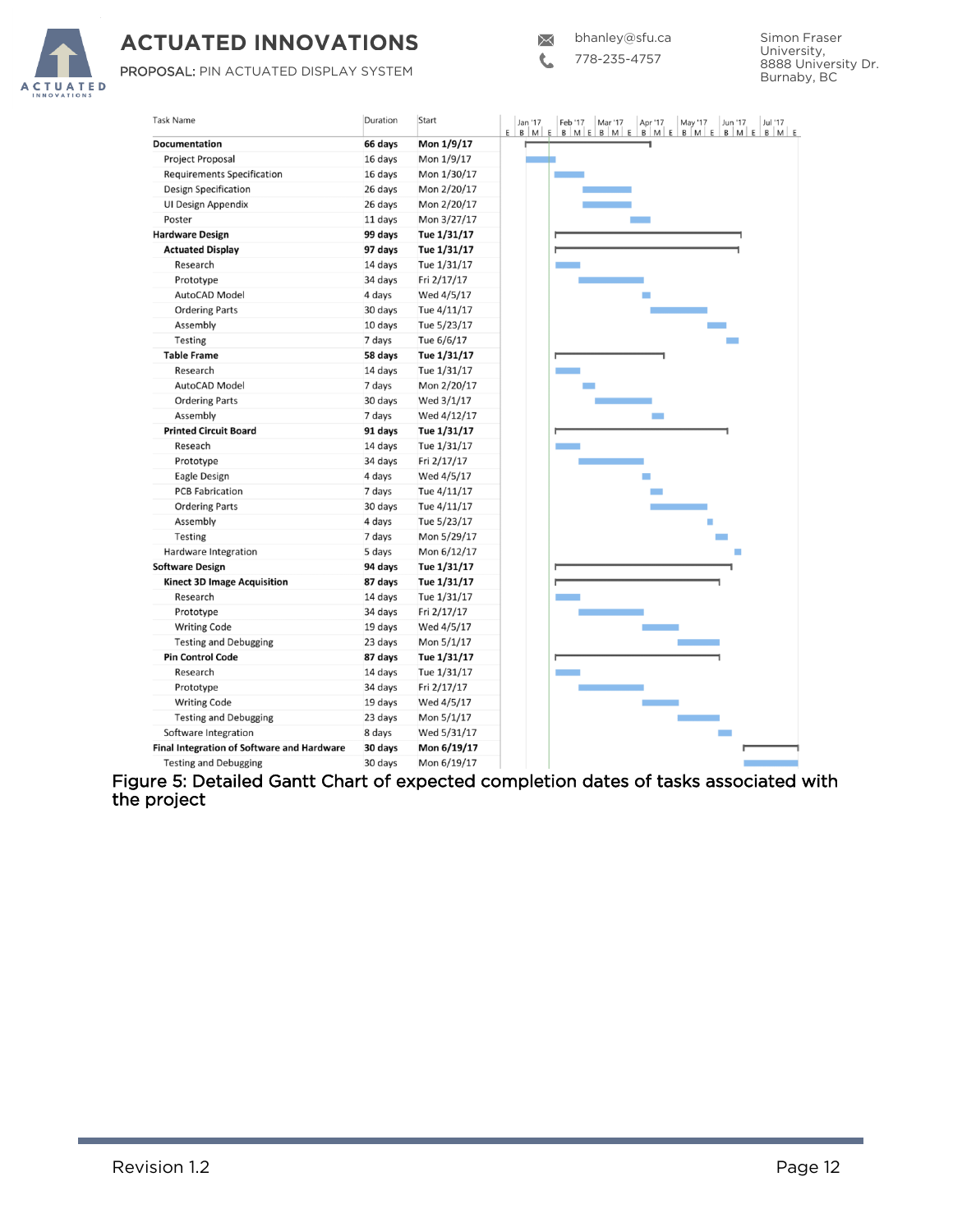

## 7 TEAM ORGANIZATION

In bringing such a unique product to market, Actuated Innovations was founded in December 2016. The team consists of six intelligent and engaged Simon Fraser University Engineering Students: Brian Hanley, Alec Lu, Anthony Fung, Dennis Huebert, Zachary Wong, and Jonathan Wong.

The implementation and success of this project is heavily team oriented, with each member"s diverse strengths being our greatest asset. Consisting of three computer engineers, two electronic engineers, and a systems engineer, Actuated Innovations aims to develop a high quality end product.

The Relevo project will be split into 3 core sections: software, hardware, and integration. Project tasks will be divided evenly between members based on their fields of expertise and interests. However, member responsibilities are overlapped across multiple sections to speed up product integration, improve team communication, and to increase the bus factor of this project (Table 2).

| <b>Team Members</b>                      | Task                                                            |
|------------------------------------------|-----------------------------------------------------------------|
| Anthony, Zachary                         | Design and Construction of Chassis                              |
| Jonathan, Zachary, Brian                 | Kinect 3D Reconstruction Algorithm                              |
| Dennis, Alec, Anthony                    | Construction of mechanical and<br>electrical components for the |
|                                          | actuated display                                                |
| Brian, Jonathan, Alec, Zachary           | Pin control system                                              |
| Jonathan, Brian, Alec, Anthony, Zachary, | Documentation and Testing                                       |
| Dennis                                   |                                                                 |

#### Table 2: Breakdown of Team Roles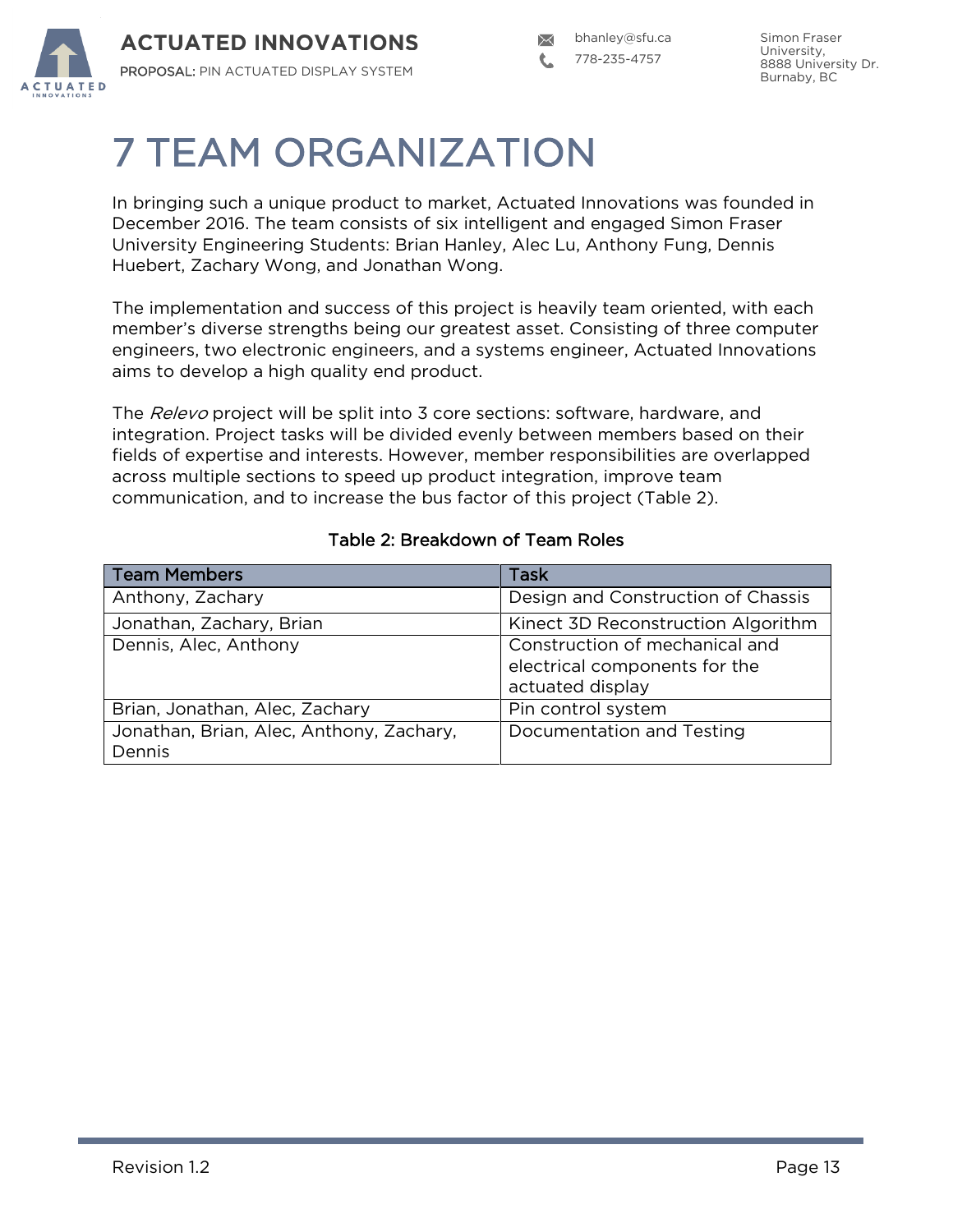

## 8 COMPANY PROFILE

#### Brian Hanley – Actuated Innovations Co-Founder, Primary Contact

Brian is a 5<sup>th</sup> year engineering student at SFU. He spent a year working for the company DemonWare as a co-op where he performed data analysis for the capacity planning team. While working at DemonWare he led the creation of a suite of tools for the bulk collection and analysis of cluster metrics. He also created a set of tools that attempted to estimate the hardware costs per cluster in production. Brian has received credit for his work in many video game titles such as Call of Duty and Skylanders. His interests include digital communications, data compression and communication networks.

#### Alec Lu – Actuated Innovations Co-Founder

Alec Lu is in the  $4<sup>th</sup>$  year of his Bachelors of Applied Science - Systems Engineering option. He has completed a sixteen-month R&D software developer co-op at Canadian Nuclear Laboratories working with world-class ultrasonic testing and eddy current testing analysts to develop the next generation nuclear reactor inspection system. Through many course projects and other sources, he has also become well oriented in RTL design, SW/HW co-design, and 3D modelling.

#### Anthony Fung – Actuated Innovations Co-Founder

Anthony Fung is in the final year of his Bachelors of Applied Science – Electronics Engineering program. He has spent a year at EIC Solutions as a co-op student learning and creating control systems for industrial applications. His area of expertise focuses on the hardware element of electronics along with the necessary skills to physically build them. He is also well practiced in MATLAB and technical document writing and editing. Anthony"s strong written and oral communication skills have allowed him to seamlessly fit into project groups in the academic and work environments. He plans to acquire his P. Eng. after gaining more post-school work experience.

#### Dennis Huebert – Actuated Innovations Co-Founder

Dennis Huebert is a 5<sup>th</sup> year Computer Engineering student who has completed eight months of co-op at PNI Digital Media as a Quality Assurance Analyst. He was responsible for writing and running test cases on many large websites for major clients including: Costco, Tesco, and Staples. During his academic carrier, Dennis has had the opportunity to experience software and hardware development using C, C++, Python, Swift, VHDL, MATLAB, and Java. His personal projects, such as a scrolling LED sign and a variable DC power supply, have allowed him to apply his wide skillset to real world applications.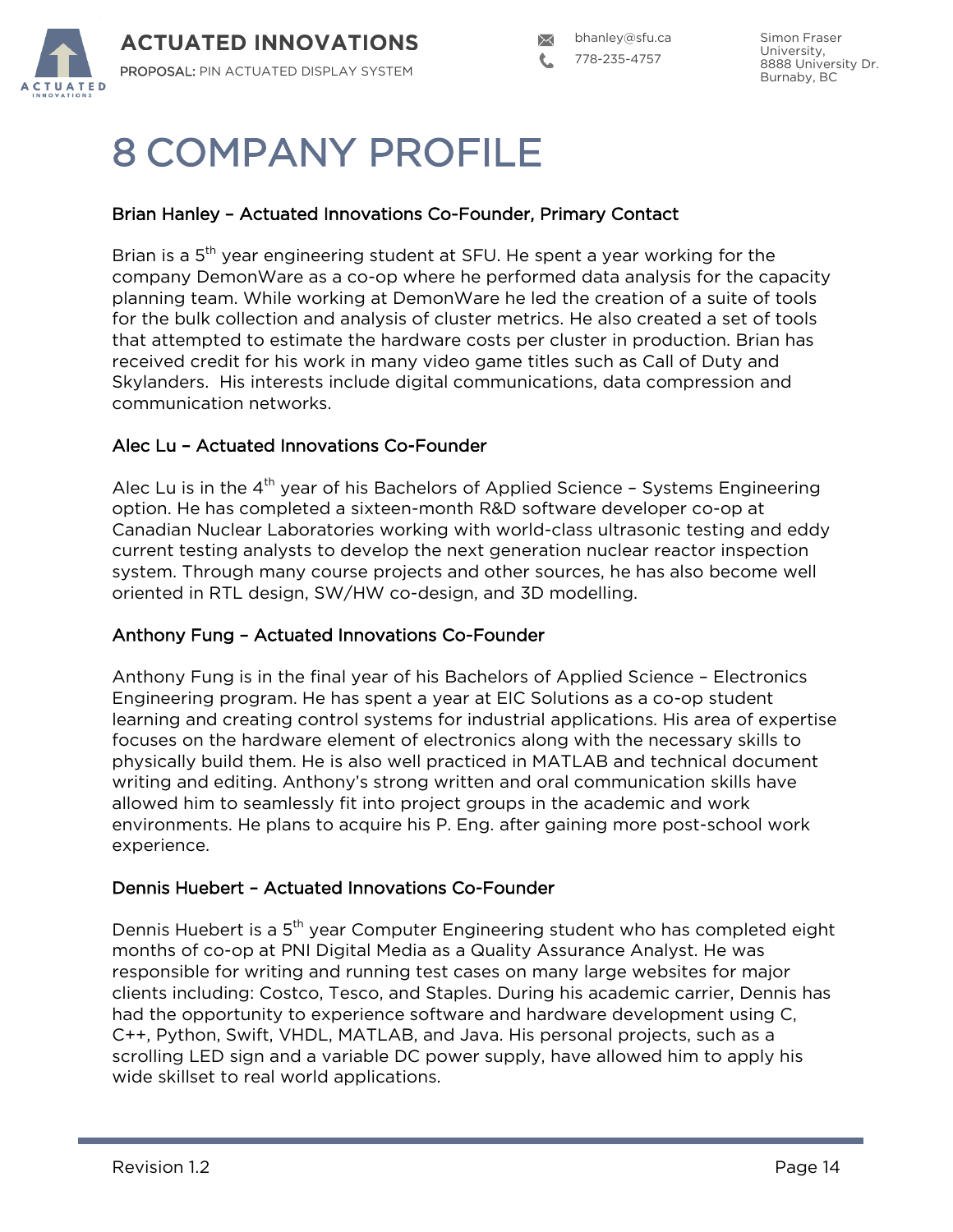

bhanley@sfu.ca

778-235-4757

### Zachary Wong – Actuated Innovations Co-Founder

Zachary Wong is in his final year of his Bachelors of Applied Science concentrating in Computer Engineering. His co-op experience includes one year working at Sierra Wireless in Richmond BC as a software validation and test engineer focusing on automated testing and test design. He has a wide range of skills in programming and design using languages such as C/C++, Objective C, Python and VHDL, as well as experience in GPS, Wi-Fi and other wireless technologies. His strengths in communication and role flexibility within a team are some of his strongest assets.

#### Jonathan Wong – Actuated Innovations Co-Founder

Jonathan Wong is a  $5<sup>th</sup>$  year Computer Engineering student with one year of co-op experience as a Software Tester at Sierra Wireless where he was responsible for development, implementation and testing of scalability test systems. Throughout his academic career, he has built a strong background in C++, Python, and embedded programming in C and Assembly. Jonathan has completed many team projects including audio mixing on FPGA, iPhone application development, and microprocessor implementation. Furthermore, Jonathan has exceptional communication and organizational skills demonstrated by his educator-oriented background.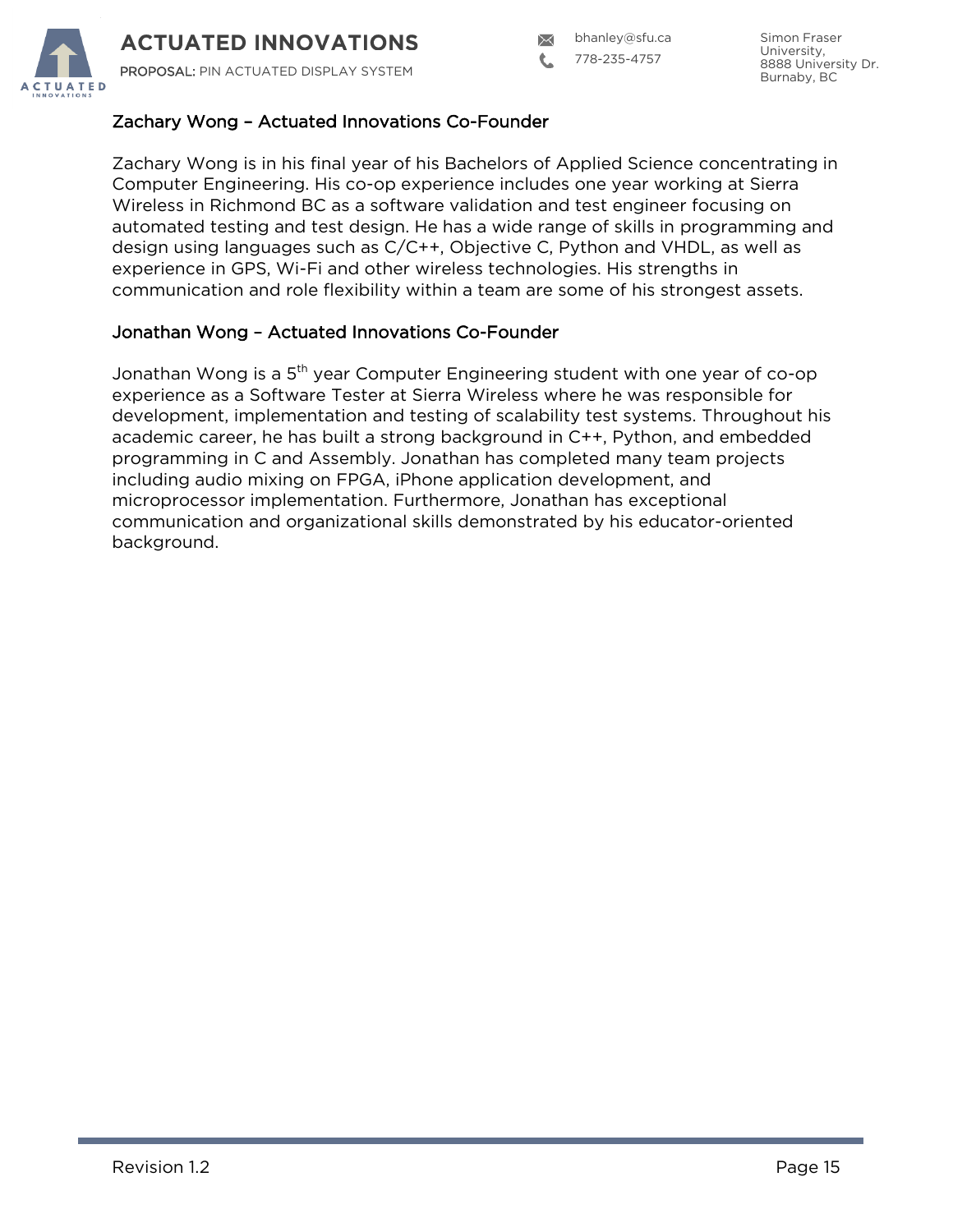

bhanley@sfu.ca  $\boxtimes$ 778-235-4757

## 9 CONCLUSION

Relevo is an exciting new design that aims to provide users with simple and exciting ways to both communicate ideas and interpret information. Through the synthesis of actuators, LEDs, simple computer systems, and modern computing algorithms, our design delivers a new multimedia tool for various industries. As we have demonstrated in this document, our product can be profitable in a wide range of industry settings. From data science to healthcare, Relevo can adapt to different user requirements through its software backend and its intuitive interface.

Actuated Innovation is excited to start work on Relevo. Each member of Actuated Innovation has the expertise, knowledge, and passion to complete this project while adhering to our set milestones. We are fully committed to making our vision a reality while keeping project costs at a minimum.